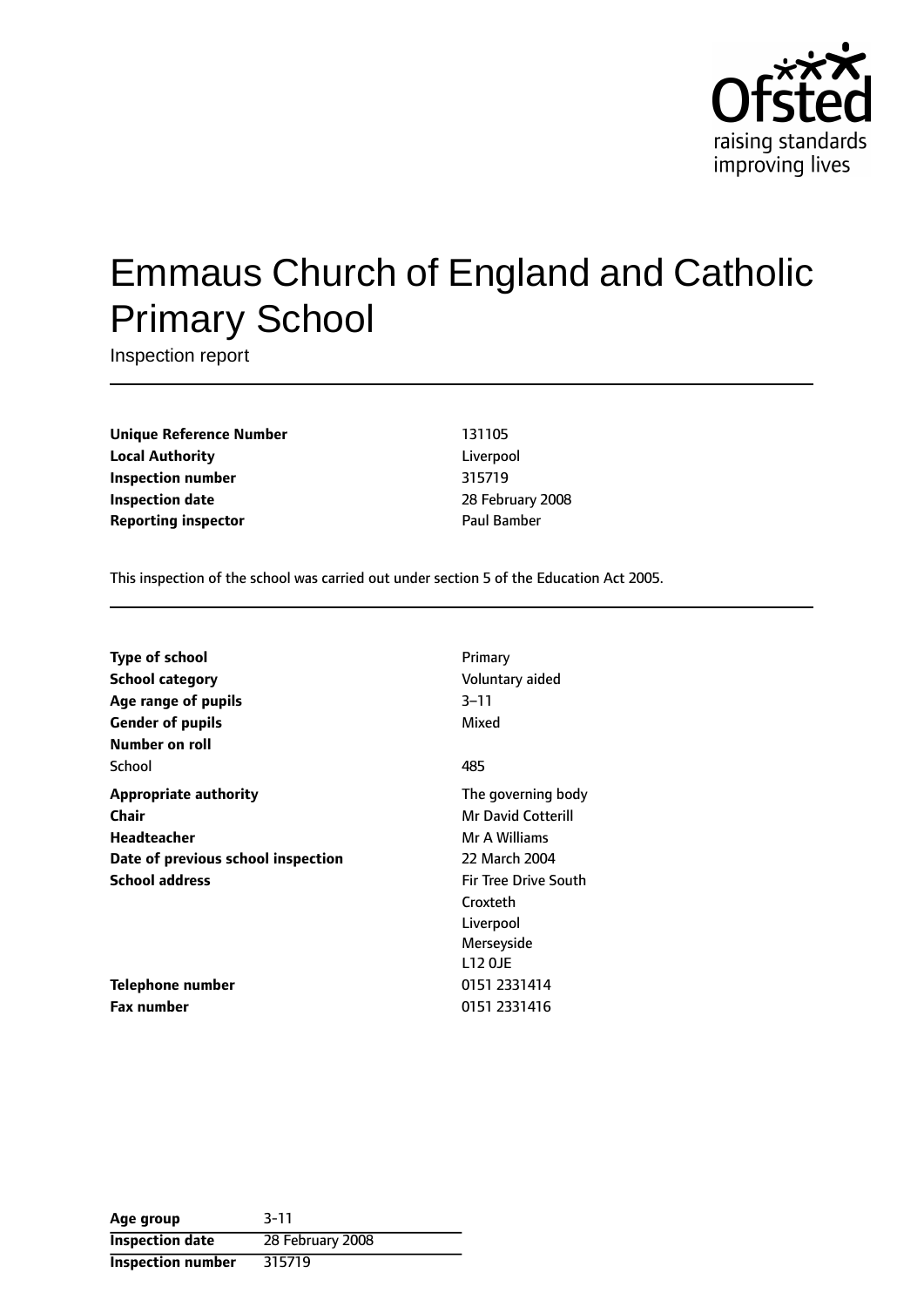© Crown copyright 2008

.

#### Website: www.ofsted.gov.uk

This document may be reproduced in whole or in part for non-commercial educational purposes, provided that the information quoted is reproduced without adaptation and the source and date of publication are stated.

Further copies of this report are obtainable from the school. Under the Education Act 2005, the school must provide a copy of this report free of charge to certain categories of people. A charge not exceeding the full cost of reproduction may be made for any other copies supplied.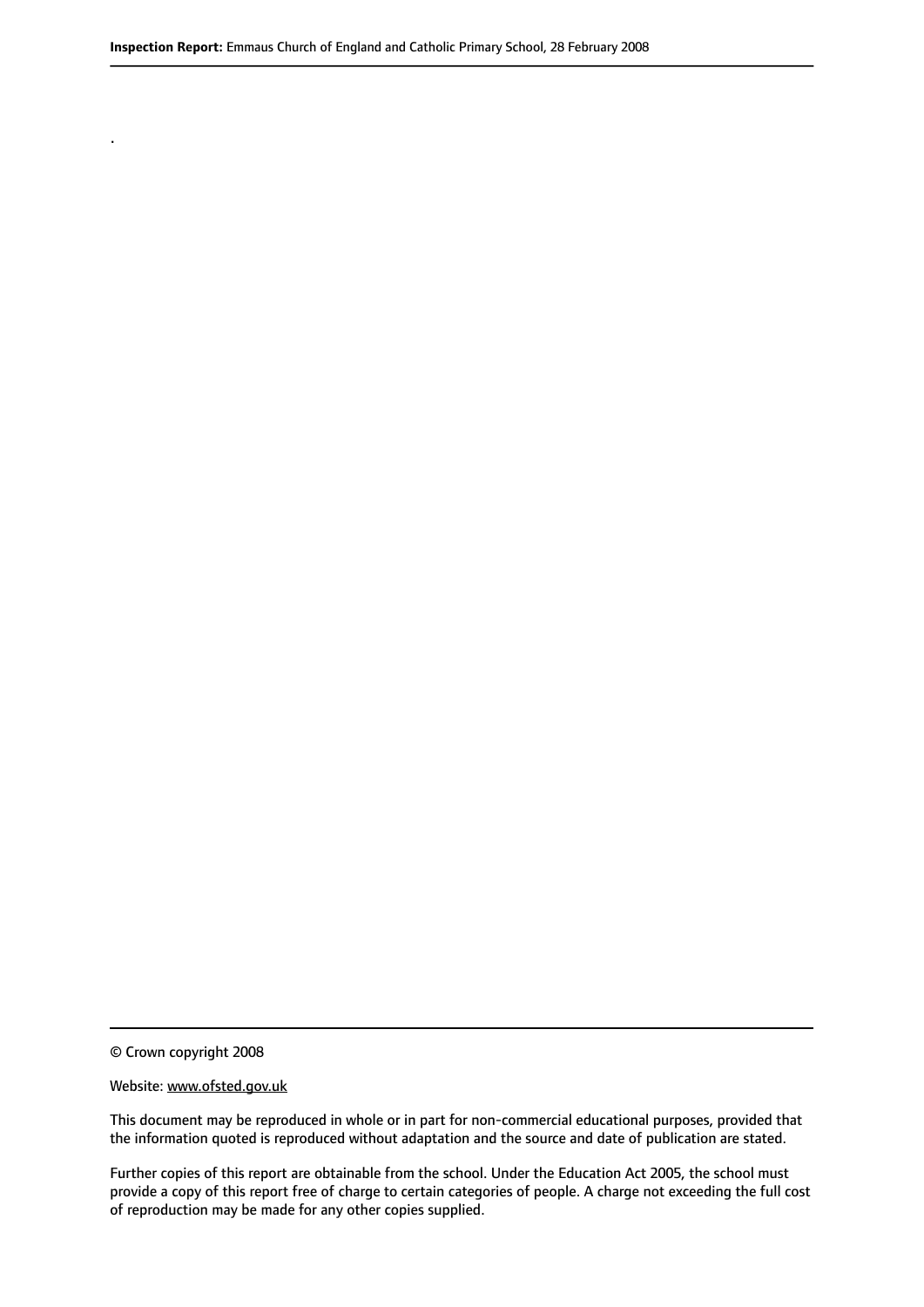## **Introduction**

The inspection was carried out by one Additional Inspector.

The inspector evaluated the overall effectiveness of the school and investigated the following issues: pupils' overall achievement and standards; standards on entry to the Foundation Stage and on entry to Year 1; pupils' personal development; the quality of the care and support; effectiveness of academic guidance and the contribution the school makes to community cohesion. Evidence was gathered from: national published assessment data; the school's self-evaluation, assessment records, policies, minutes and other documentation; observation of the school at work; discussions with members of staff, pupils, the chair of governors and a group of parents; the questionnaires returned by parents. Other aspects of the school's work were not investigated in detail, but the inspector found no evidence to suggest that the school's own assessments, as given in itsself-evaluation, were not justified and these have been included where appropriate in this report.

### **Description of the school**

This popular, oversubscribed school is much larger than average and takes pupils from a wide range of social backgrounds. It was the first school in the country to be a joint Church of England and Catholic Primary school. The proportion of pupils claiming a free school meal is below average, as is the percentage with learning difficulties and/or disabilities. The school population is predominantly White British. Around 4% are from minority ethnic backgrounds, with pupils of Chinese origin being the largest single group. A tiny proportion is at an early stage of learning English as an additional language.

The school has attained many awards. These include a Centre of Excellence for teaching French, National Healthy School Award, Basic Skills Quality Mark, the Silver Artsmark and the Activemark award. The current headteacher has only been in post since January 2008.

### **Key for inspection grades**

| Grade 1 | Outstanding  |
|---------|--------------|
| Grade 2 | Good         |
| Grade 3 | Satisfactory |
| Grade 4 | Inadequate   |
|         |              |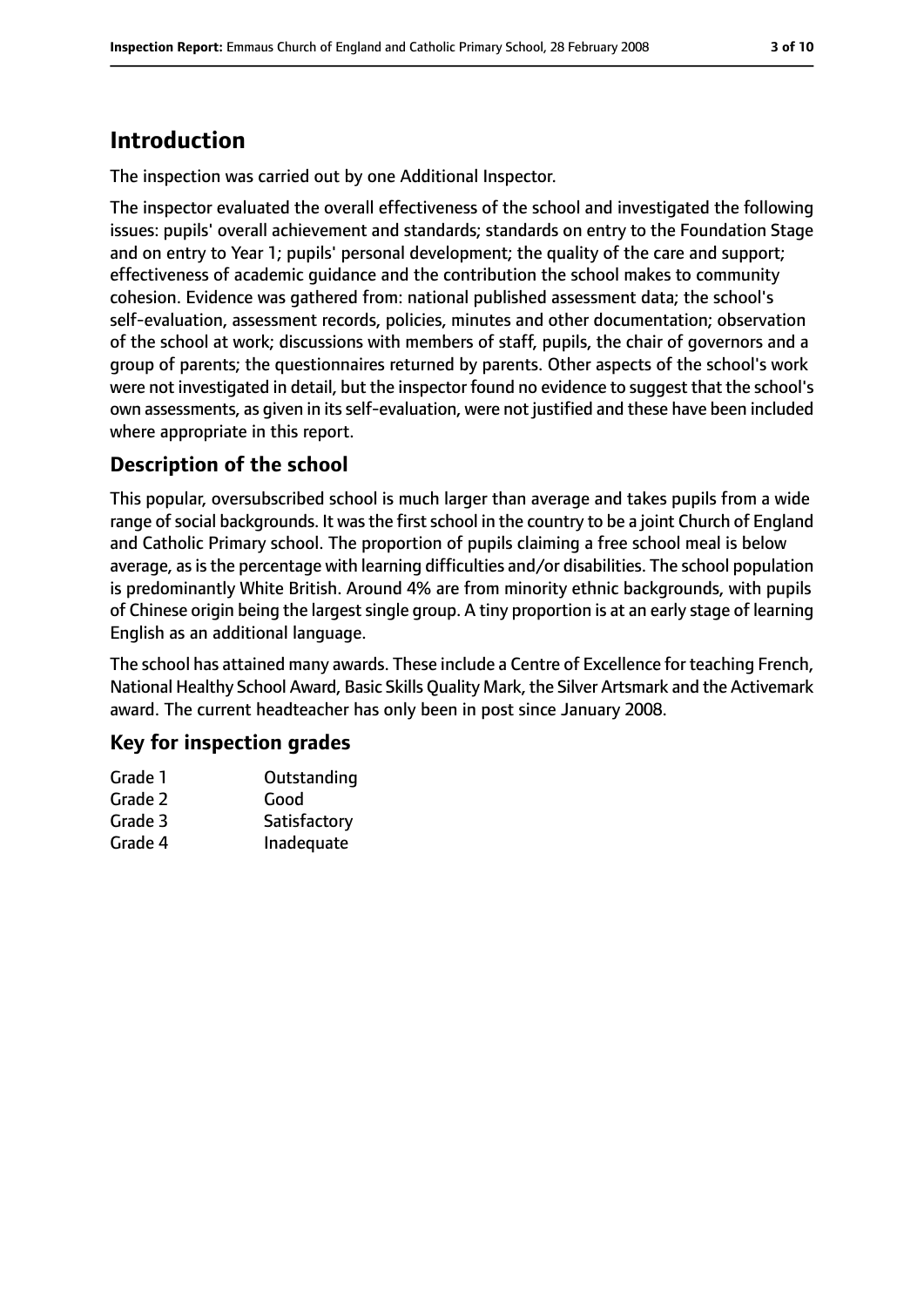### **Overall effectiveness of the school**

#### **Grade: 1**

This is an outstanding school which provides pupils with a highly effective education and gives excellent value for money. Children enter the school with skills below those typical for their age. They are taught so well throughout the school that they attain well above average or exceptionally high standards in English, mathematics and science by the time they leave Year 6. Pupils are very confident, concerned young citizens, prepared to assume responsibilities and to play a full part in the school and wider community. Because the care and support pupils receive is so good, they feel safe and are happy to approach adults if they have a problem or are upset. Overall, their academic guidance is good. It is particularly effective in helping pupils to overcome learning difficulties and in boosting pupils' performance in Year 6. However, pupils are not always set clear enough targets in class for their next steps in learning. Underpinning pupils' outstanding performance and provision is the high quality of leadership, management and governance.

Pupils report that they love the school and their parents concur with this view. Comments such as, 'If the school opened at the weekend we wouldn't see him at all', and, 'This is a wonderful positive environment for our children', reflect most parents' views. When members of the school council were asked to sum up what they thought of the school, a response was, 'It is welcoming and warm and is a safe and secure environment.' This not only demonstrates how positively pupils view the school but illustrates how articulate many older pupils become as a result of the many opportunities they have to speak more formally in front of an audience. An example of pupils' excellent contribution to school decision making and of how valued their opinions are, is their involvement in the recent appointment of the headteacher. Some older school council members devised and asked searching questions of the candidates during the selection process.

The school's excellent curriculum provides pupils with rich and varied experiences. As a result, they develop wide interests, a love of learning and a respect for knowledge.

Parents enthuse about the interesting topics their children study each term and appreciate the information provided by the school about these. This gives parents an opportunity to complement pupils' learning within the family and to act as very effective partners with the school in their children's learning. Parents' keenness to support their children was very well exemplified when so many attended an assembly in which Year 5 pupils reflected in dramatic and musical form, their current project about space. This occasion and a subsequent excellent Year 5 lesson in the information and communication technology suite (ICT), demonstrated how far the school has come in its use of ICT to support pupils' learning since the last inspection.

Over the last four years, pupils in Key Stages 1 and 2 have either attained well above average or exceptionally high standards in national assessments and tests. This has been achieved as a result of excellent teaching. Consistently, teachers and pupils get on extremely well together and these high quality relationships result in lessons being positive and productive. Pupils learn very well because teachers and support assistants maintain a brisk pace and expect pupils always to do their best. They are rewarded by pupils working diligently and having very positive attitudes to lessons. Behaviour is exemplary. Pupils take great pride in presenting their work neatly and they are well organised. Pupils talk enthusiastically about 'teachers using technical things to make learning fun' and, 'we have a very good education because we are taught so well'. Throughout the school pupils also very much enjoy and appreciate the opportunity to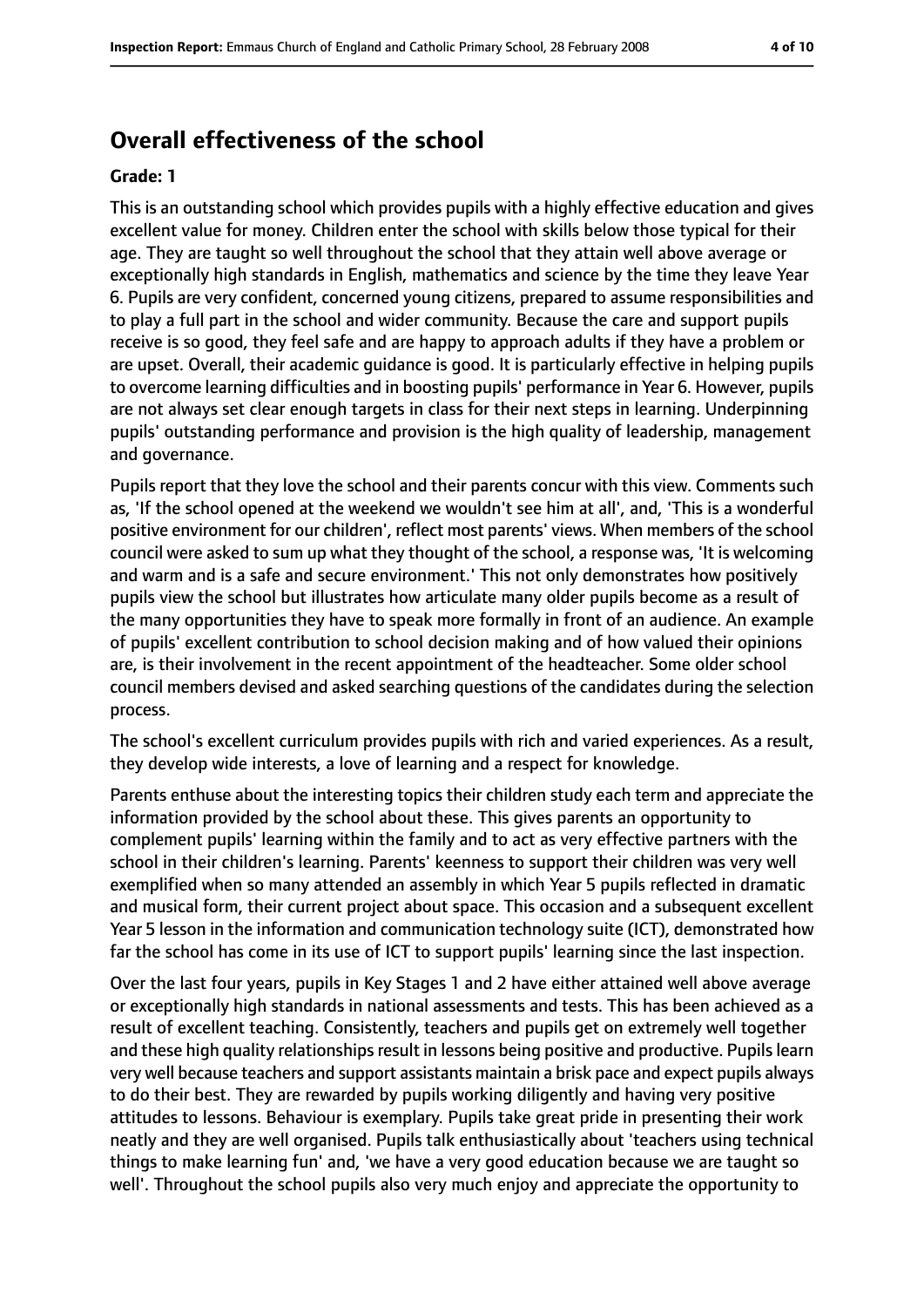learn French and to have the chance to practise speaking the language during the Year 6 residential visit to France.

Underpinning the extremely positive ethos is the rare, joint denominational nature of the school, which is both Anglican and Catholic. Parents and governors are convinced that this has proved to be a catalyst for greater community cohesion and 'regardless of faith, all pupils and families are united in what they want for the school and the community'. The school has strong links with local services which contribute significantly to pupils' understanding of an active and healthy lifestyle and how to stay safe. Other links promote very well pupils' involvement in the arts and this is reflected in the Artsmark award.

The new headteacher has sensibly taken stock, acknowledged the school's many strengths but has already made his mark. This is particularly evident in the closer links being forged with parents through a weekly newsletter and as a result of his regular presence in the playground before and after school. Parents expressed great pleasure about these innovations in questionnaires and in discussion with the inspector. Other senior leaders and middle managers play a significant part in maintaining the high standards and driving further improvement.

Governance is excellent. The highly effective chair of governors leads an impressively involved and challenging team. Many governors bring specific expertise to areas such as finance and the curriculum. The governing body illustrated its potency in tendering for, designing and project managing the recent extension to the school's excellent accommodation. Leaders and managers are very accurate in their evaluation of the school's performance. Plans for further improvement are well defined and perceptive. There is no doubt that the school has an excellent capacity to continue its outstanding provision.

### **Effectiveness of the Foundation Stage**

### **Grade: 1**

The children have a super start to their education in the Nursery. Many enter this class with skills below those typical for their age in their ability to speak and listen, in their personal and social skills and in their mathematical understanding. Because children are very well taught and have lots of exciting activities within a stimulating environment, they flourish in all areas of their learning. Children soon settle following their effective induction arrangements, which are much appreciated by parents. Children quickly follow routines, play independently and cooperatively and share and respect equipment.

Children continue to make excellent progress in the Reception unit where the opportunities abound for them to role play, for example, as members of the emergency services, both indoors and in the very well resourced outside areas. Teachers and support staff focus especially on improving children's speaking skills by asking questions and prompting children in order to improve their vocabulary. For the more able, effective teaching promotes their writing skills well. All staff regularly make notes about children's attainment and development. They use these very well to plan the next steps in individual children's learning. The provision for both Nursery and Reception children is extremely well managed. Excellent teaching and a rich curriculum result in children achieving very well. As a result, they enter Year 1 having achieved or exceeded the goals set for them in all areas of their learning. Children's physical development and their knowledge and understanding of the world are the strongest aspects. They make the most progress in their mathematical development and in their personal and social skills.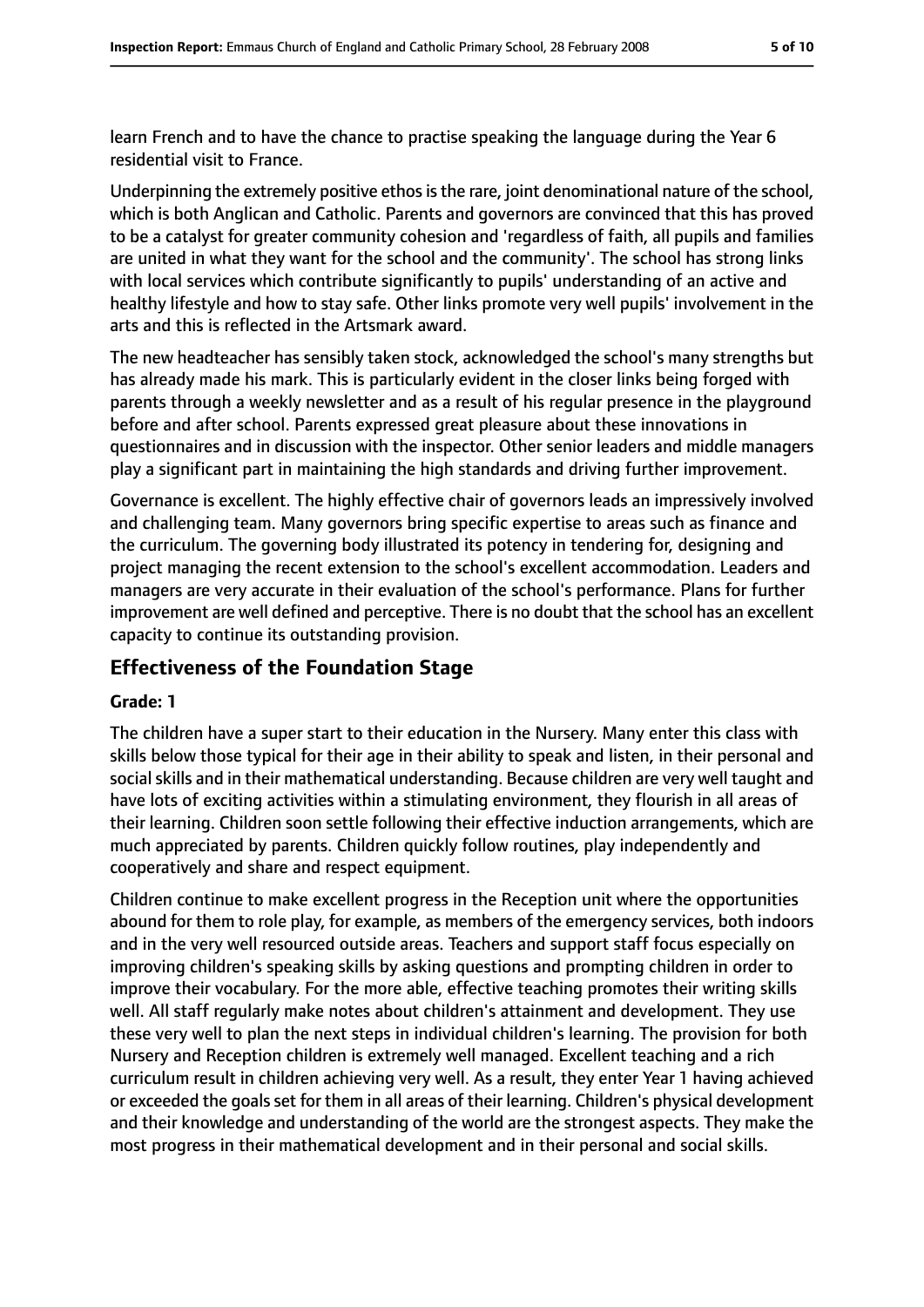### **What the school should do to improve further**

■ In lessons, sharpen the setting of targets in order to help pupils be more aware of how they are progressing and what they need to do to improve their work further.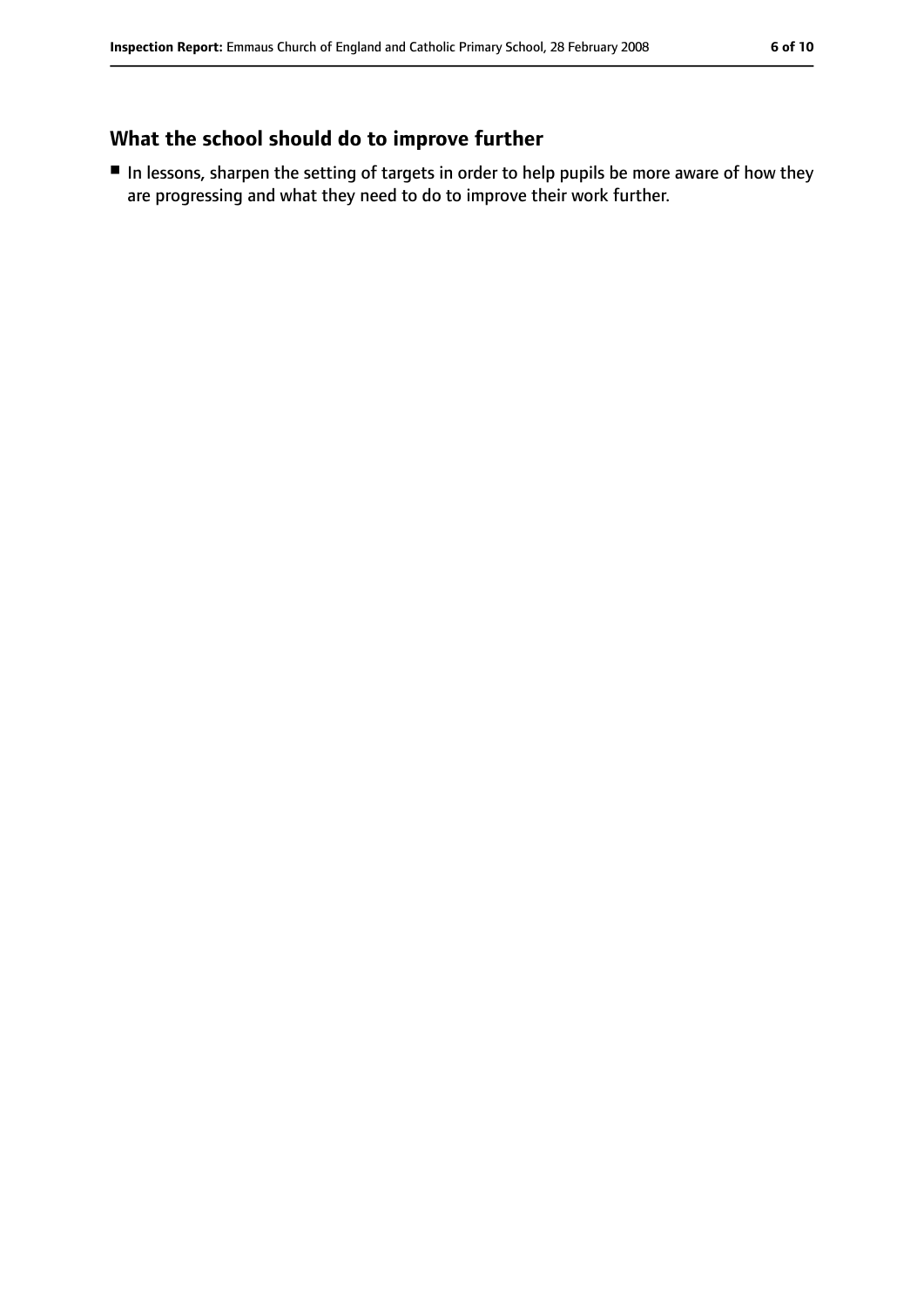**Any complaints about the inspection or the report should be made following the procedures set out in the guidance 'Complaints about school inspection', which is available from Ofsted's website: www.ofsted.gov.uk.**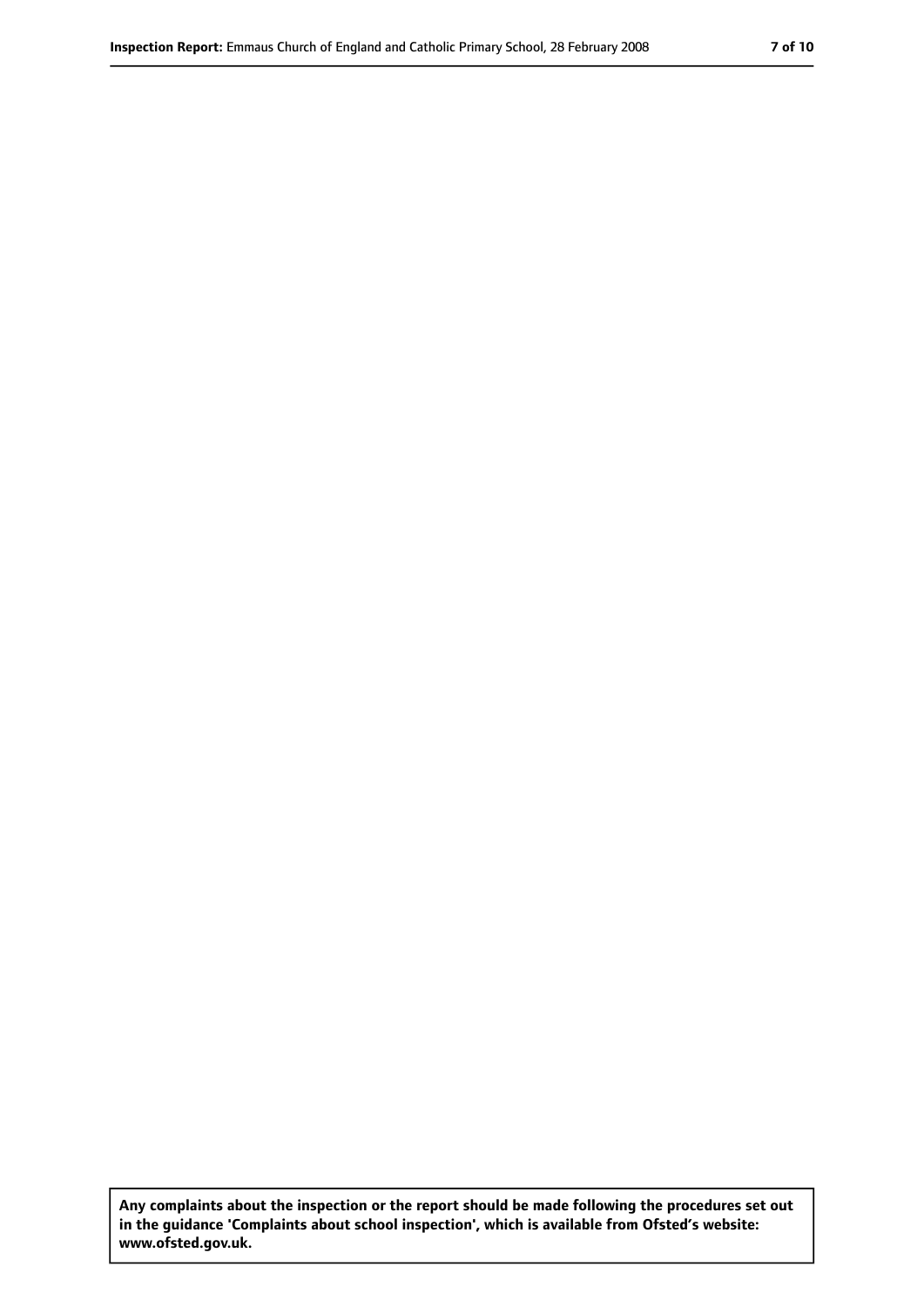# **Inspection judgements**

| $\dot{ }$ Key to judgements: grade 1 is outstanding, grade 2 good, grade 3 satisfactory, and | <b>School</b>  |
|----------------------------------------------------------------------------------------------|----------------|
| arade 4 inadequate                                                                           | <b>Overall</b> |

### **Overall effectiveness**

| How effective, efficient and inclusive is the provision of education, integrated<br>care and any extended services in meeting the needs of learners? |     |
|------------------------------------------------------------------------------------------------------------------------------------------------------|-----|
| Effective steps have been taken to promote improvement since the last<br>inspection                                                                  | Yes |
| How well does the school work in partnership with others to promote learners'<br>well-being?                                                         |     |
| The effectiveness of the Foundation Stage                                                                                                            |     |
| The capacity to make any necessary improvements                                                                                                      |     |

### **Achievement and standards**

| How well do learners achieve?                                                                               |  |
|-------------------------------------------------------------------------------------------------------------|--|
| The standards <sup>1</sup> reached by learners                                                              |  |
| How well learners make progress, taking account of any significant variations between<br>groups of learners |  |
| How well learners with learning difficulties and disabilities make progress                                 |  |

### **Personal development and well-being**

| How good is the overall personal development and well-being of the<br>learners?                                  |  |
|------------------------------------------------------------------------------------------------------------------|--|
| The extent of learners' spiritual, moral, social and cultural development                                        |  |
| The extent to which learners adopt healthy lifestyles                                                            |  |
| The extent to which learners adopt safe practices                                                                |  |
| How well learners enjoy their education                                                                          |  |
| The attendance of learners                                                                                       |  |
| The behaviour of learners                                                                                        |  |
| The extent to which learners make a positive contribution to the community                                       |  |
| How well learners develop workplace and other skills that will contribute to<br>their future economic well-being |  |

### **The quality of provision**

| How effective are teaching and learning in meeting the full range of the<br>learners' needs?          |  |
|-------------------------------------------------------------------------------------------------------|--|
| How well do the curriculum and other activities meet the range of needs<br>and interests of learners? |  |
| How well are learners cared for, quided and supported?                                                |  |

### **Annex A**

 $^1$  Grade 1 - Exceptionally and consistently high; Grade 2 - Generally above average with none significantly below average; Grade 3 - Broadly average to below average; Grade 4 - Exceptionally low.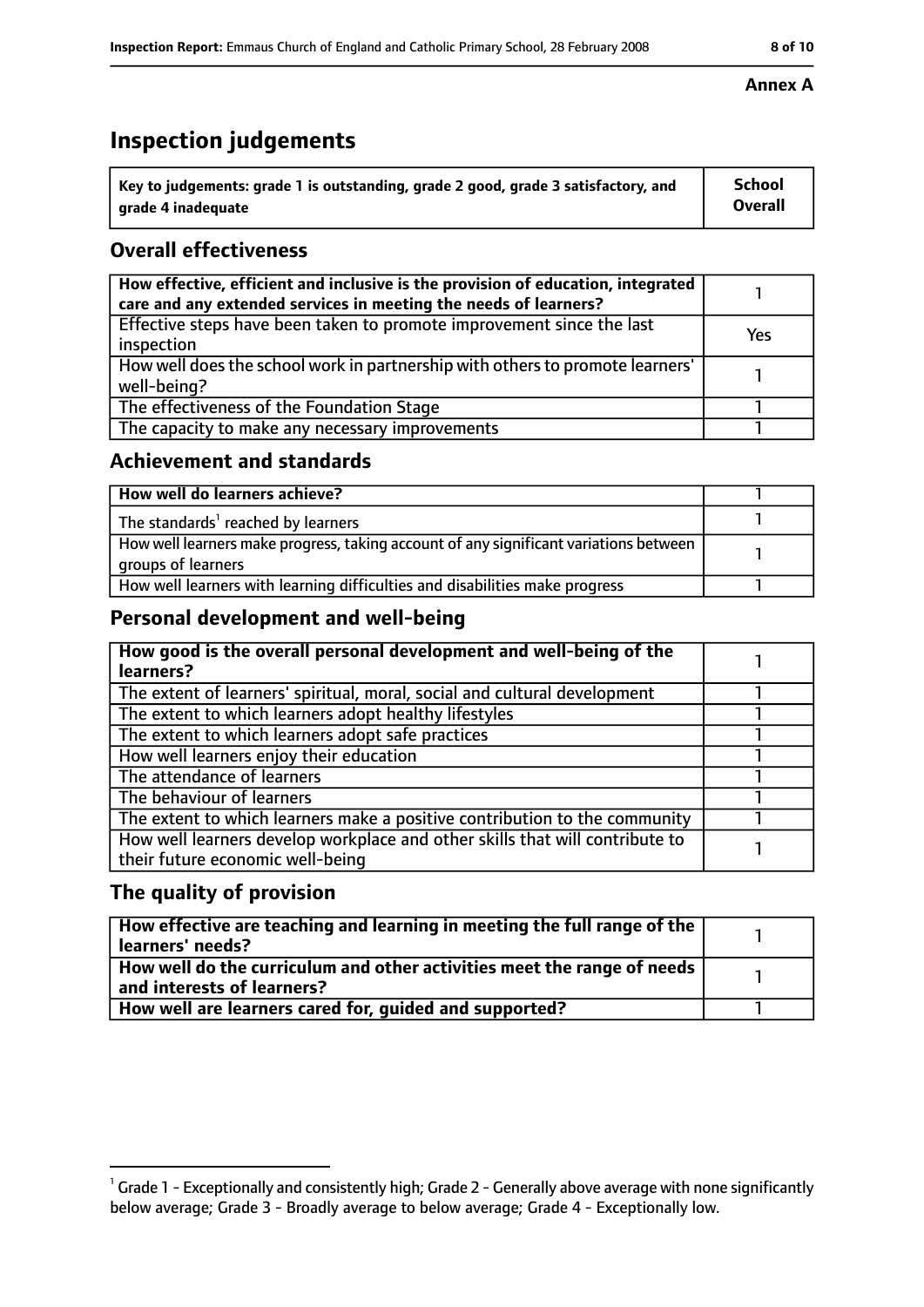### **Annex A**

# **Leadership and management**

| How effective are leadership and management in raising achievement<br>and supporting all learners?                                              |           |
|-------------------------------------------------------------------------------------------------------------------------------------------------|-----------|
| How effectively leaders and managers at all levels set clear direction leading<br>to improvement and promote high quality of care and education |           |
| How effectively leaders and managers use challenging targets to raise standards                                                                 |           |
| The effectiveness of the school's self-evaluation                                                                                               |           |
| How well equality of opportunity is promoted and discrimination tackled so<br>that all learners achieve as well as they can                     |           |
| How effectively and efficiently resources, including staff, are deployed to<br>achieve value for money                                          |           |
| The extent to which governors and other supervisory boards discharge their<br>responsibilities                                                  |           |
| Do procedures for safequarding learners meet current government<br>requirements?                                                                | Yes       |
| Does this school require special measures?                                                                                                      | <b>No</b> |
| Does this school require a notice to improve?                                                                                                   | No        |